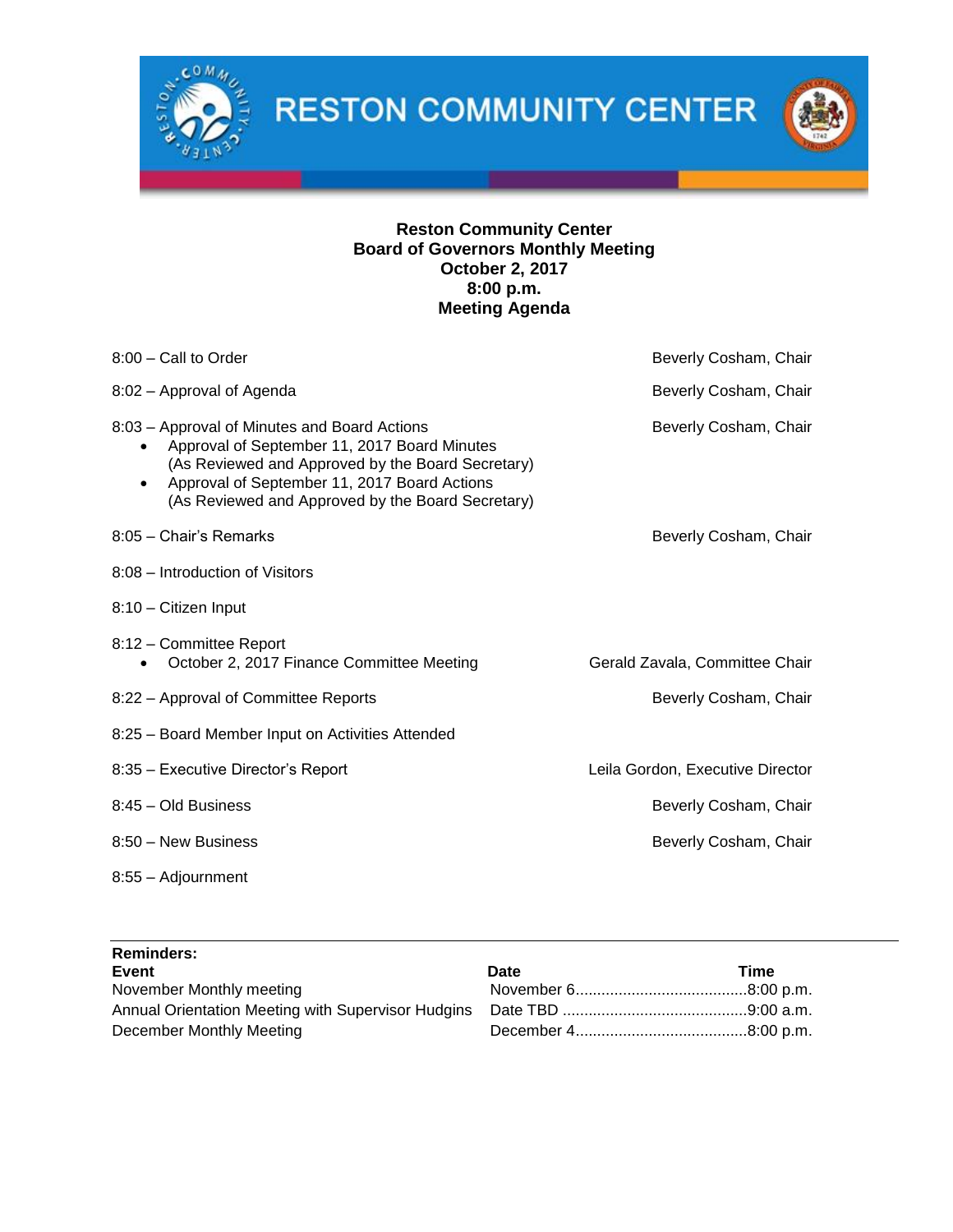

**RESTON COMMUNITY CENTER** 



#### **Present:**

- Beverly Cosham, Chair
- **Bill Bouie**
- Lisa Sechrest-Ehrhardt
- Michelle Moyer
- Bill Keefe
- **Vicky Wingert**
- **•** Gerald Zavala

- **Absent and Excused:** Paul Thomas
- **Bill Penniman**

#### **Attending from the RCC Staff:**

- Leila Gordon, Executive Director
- Barbara Wilmer, Executive Assistant

The Chair called the meeting to order at 8:02 p.m.

#### **MOTION #1:**

#### **Approval of the Agenda**

Bill B. moved that the Agenda be approved as written. Bill K. seconded the motion. The motion passed unanimously.

#### **MOTION #2:**

#### **Approval of the June 5, 2017 Board Minutes**

Bill B. moved that the Board approve the June 5, 2017 Board Minutes. Bill K. seconded the motion. The motion passed unanimously.

#### **MOTION #3:**

#### **Approval of the June 5, 2017 Board Actions**

Bill B. moved that the Board approve the June 5, 2017 Board Actions. Bill K. seconded the motion. The motion passed unanimously.

#### **Chair's Remarks**

Bev related that although autumn comes toward the end of the year and brings the harvest of seeds planted earlier in the year, it is also a time to restart what was put on hold over the summer. School begins and, now that we are once again truly paying attention, most organizations start their seasons or share their calendar of events. She read these quotes:

"Autumn… the year's last, loveliest smile." – William Cullen Bryant

She went on to read the short (18 words) poem by Stanley Horowitz, "Winter is an Etching," which reads: *Winter is an etching, spring a watercolor, summer an oil painting and autumn a mosaic of them all.* She discovered that the poem had been first published in the November 1983 *Reader's Digest* and has become increasingly popular as it is searched online. Bev described that her many discoveries in life occur at the prompt of her signature phrase "and I digress."

#### **Introduction of Visitors**

None present.

**Citizen Input**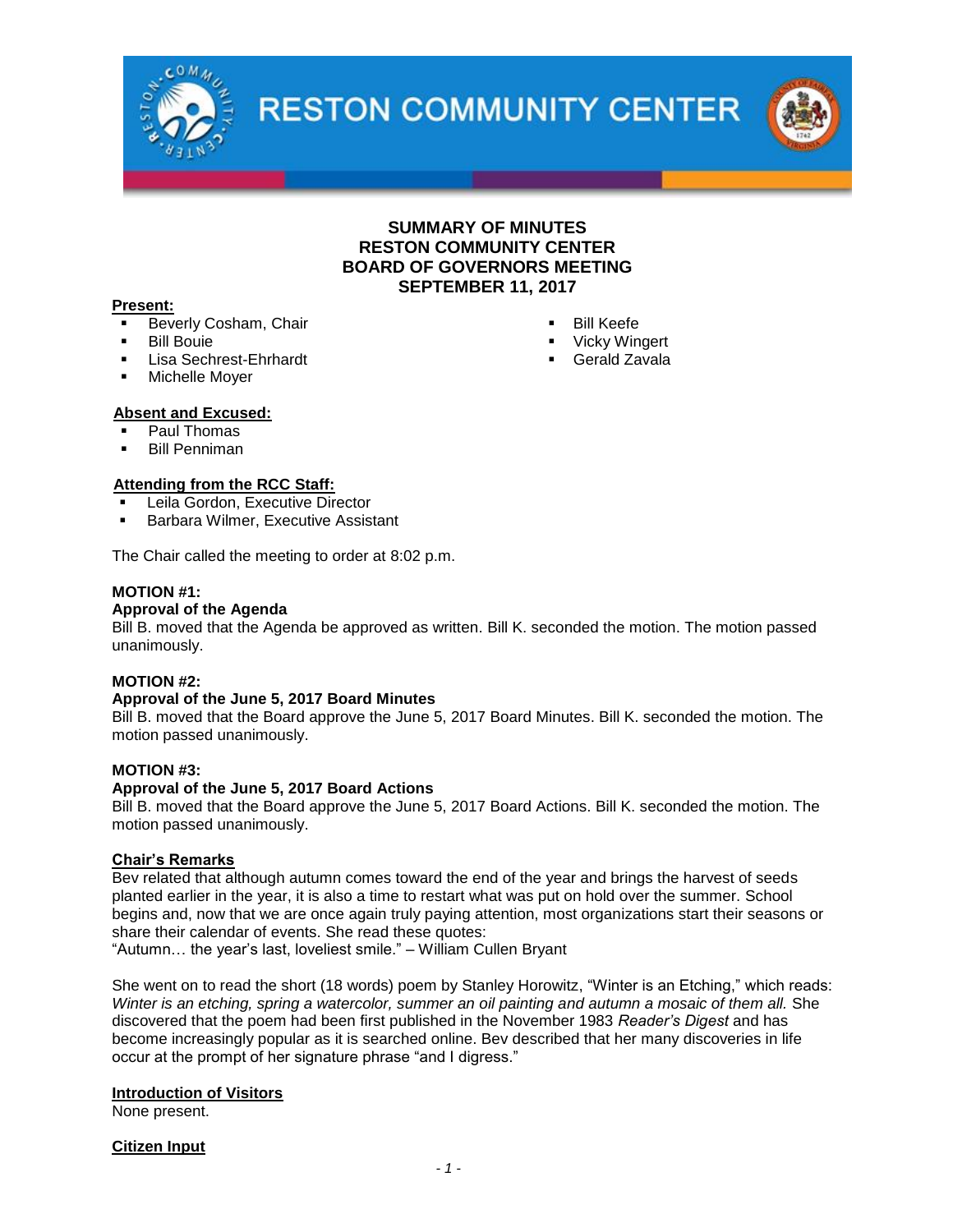None.

## **Committee Reports**

## **June 12 Long Range Planning Committee Meeting Report**

Michelle (committee chair) said the meeting primarily covered the process necessary for the renovation of the Terry L. Smith Aquatics Center. Leila summarized her conversations with members of Fairfax County's Department of Public Works and Environmental Services (DPWES) and the Department of Management and Budget (DMB). DPWES suggested planning for mid-July interviews with the three architect firms with County contracts. She also covered the DMB's advice to load the money into RCC's FY18 profile. Details are provided in the report included in tonight's Board package.

## **June 19 Annual Public Hearing Report**

Michelle (LRP committee chair) said the presentation began with information regarding RCC's past year of successes and challenges (the *Annual Report* was provided). Leila summarized RCC's work over the past year with partners, administrative highlights and awards, program and service expansions as well as the challenges of aging facilities and enrollment dips due to our patrons' lifestyle changes and other issues. Future goals were discussed as they related to RCC's 2016-2021 Strategic Plan. The discussion then outlined the Capital Improvement and Maintenance plan for FY17-FY19, including details of a threeyear timeline for the renovation of the Terry L. Smith Aquatics Center. Gerald spoke at length about the Board's plans to maintain a structurally balanced budget, the revenue and expense history from FY14- FY16, RCC's approach to the FY18-FY19 budget cycle and our reserves. Public comments are included in the Public Hearing Report provided in tonight's Board package.

## **July 17 Personnel Committee Meeting Report**

Bill B. (committee chair) said the committee met in a closed session for discussion of personnel issues; no decision was made and the meeting was conducted in compliance with requirements of the Virginia Freedom of Information Act.

## **July 24 Special Board Meeting Report**

Michelle (Board of Governors vice chair) said the meeting provided the opportunity for Board members to review information presented by the firms bidding on the pool renovation project during presentations made on July 17. Participating Board members had scored the presented proposals and DPWES tabulated the results. The Board approved the resulting choice of RRMM/Lukmire, although the consensus was that any of the three firms were capable of handling the project.

### **July 24 Finance Committee Meeting Report**

Bill B. (committee vice chair) said the finance report covers details regarding increased revenue in taxes, interest, facility rentals and vending categories. Some Leisure and Learning and Aquatics revenue performance declined, but other programs tracked closely or exceeded FY17 projections. End of year results showed savings in personnel due to vacancies and operations returning substantial funds to the agency bottom line. The committee was satisfied with the year-end results and noted that the savings will bolster the agency's capacity to manage the cost of the Aquatics renovation project.

### **MOTION #4:**

### **Approval of the Committee Reports**

Bill B. moved that the Board approve committee reports. Vicky seconded the motion. The motion passed unanimously.

### **Board Member Input on Activities Attended**

Gerald was involved with Public Art Reston as well as the SLHS STEAM team's celebration marking the installation of "Althea" at Lake Thoreau. It was exciting to watch the enthusiasm of the students. He also attended a GRACE reception, and his kids were in RCC's Young Actors Theatre program this summer.

Bill Keefe has been campaigning. Over the summer, he went to the farmers market, swam in the RCC pool and recovered from his back surgery.

Bill B. attended lots of meetings, including Park Authority meetings, openings, ribbon ceremonies and Public Art Reston events.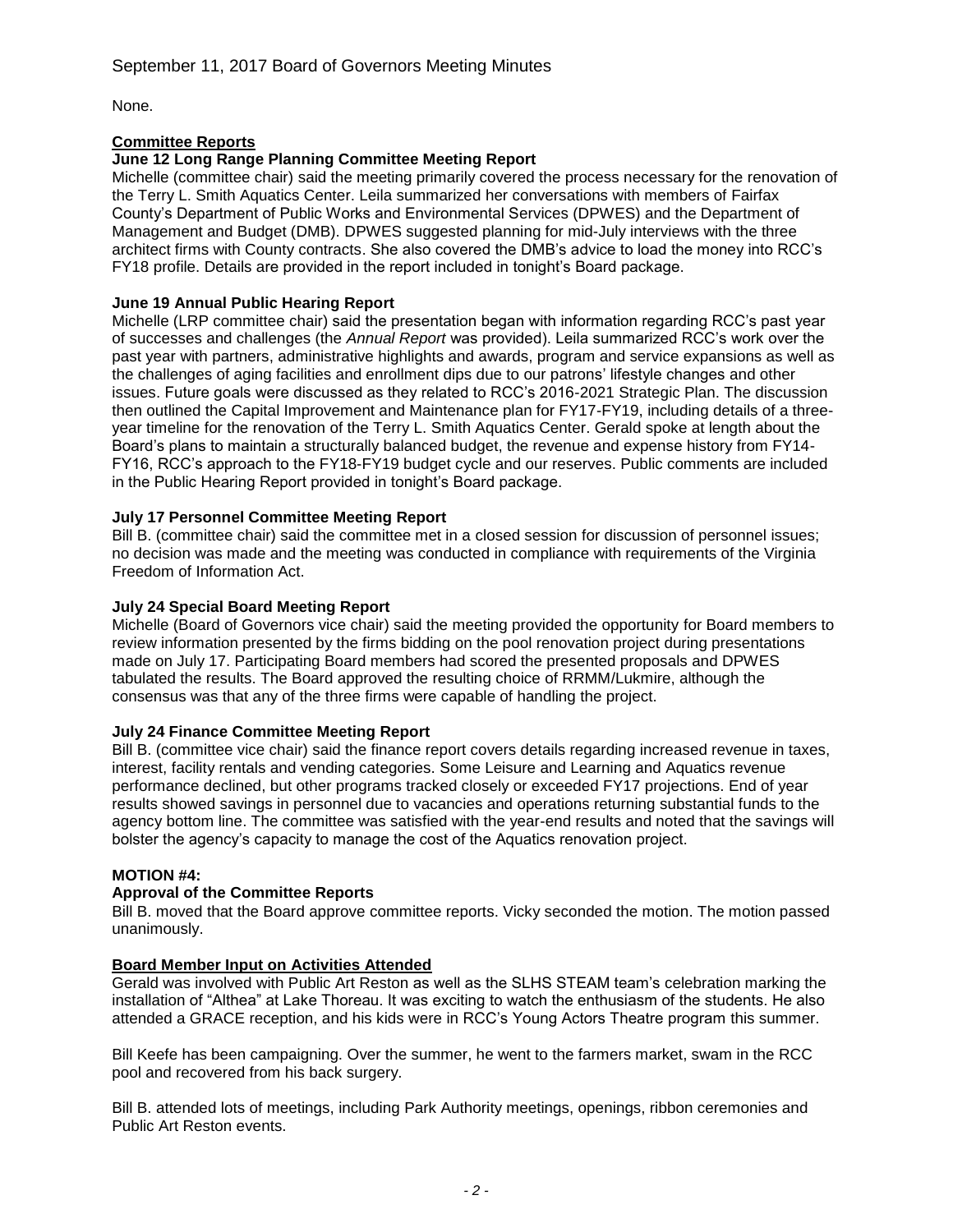### September 11, 2017 Board of Governors Meeting Minutes

Vicky enjoyed the Lake Anne concerts, which she can hear from her deck. *Another Way of Living: The Story of Reston, VA* received two standing ovations at the July screening for the Virginia Chapter of the American Planning Association. One Virginia Tech professor is using it for their planning students. APA is looking at presenting it at its annual meeting. Vicky wants to assure everyone that the film continues to have impact in a variety of ways.

Lisa was in three races, one at a Rhode Island lake, the second out in mountainous Luray, and the last recently in Reston. They are all fun and she loves the cheering crowds for her at the Reston community event. The first annual Lake Anne Cardboard Boat Regatta was great. She felt like Bob must have been watching this example of what Reston is about – so many different kinds of people were involved and attending. The most entertaining award was the "Titanic" for quickest and best sink. She is sure many people signed up for Reston Historic Trust memberships. Lisa is trying to get out to places she didn't know about or had never been in Reston. There's great art in the underpasses, nice gardens and little libraries all over.

Michelle thought it was great to see all that is going on. She's been going to the farmers market; her husband spent the summer recovering from knee surgery. She attended the celebration for Joe and Santos and saw Rita Smith there. She volunteered for the Reston Kids Triathlon and also for the Reston Tri. Michelle presented Lisa with a plaque for her participation: white just like the official one – with the enhancement of M&Ms.

Bev did not go to the Regatta because of the threatening rain. She attended the Reston Kids Tri, and the RCC event for Joe and Santos. She is looking forward to the Trust program featuring Chuck Veatch and Walter Alcorn that will describe how Reston almost "never was."

Santos Campos came in to receive thanks from the Board for his support of their meetings, and he thanked the Board for a great place to work for 14 years, telling all to keep the Center just like this and in good shape. He will be going to El Salvador for at least a couple of years.

### **Executive Director's Report**

Leila's report summarizes the summer's work regarding the pool renovation, adding that there were members of the A&E team at RCC HW today. We have not yet received the team's full evaluation of the soil conditions because the contract was not official until the end of August. The project manager is proving to be very diligent and on top of this process the whole way. Leila stated that RRMM/Lukmire will be able to come to a Board meeting with a presentation in October or November. Some possibilities she has noted include providing a depth of eight feet rather than 10 and to perhaps lay stone below dirt for the foundation. She has reiterated two items consistently in meetings with the architect and DPWES: \$5.5M is the absolute cap for cost and nine months is the committed time limit for the project completion.

Other items she mentioned included the deferment of the stage floor replacement due to the special manufacturing required for the orchestra traps, which also may allow some savings if RCC can bid out the construction part of the project. The solar panels project is at last proceeding. RCC will keep repairing roof leaks over the pool in anticipation of the problems being fixed entirely with the roof replacement following the renovation. The Community Room has new technology enhancements with the installation of a new projector and screen.

RCC once again reinforced the seals in the pool joints; the hope is that they hold for 18 months. Everyone involved has been alerted that we will not close the pool again until January of 2019.

Personnel changes include the departures of Joe Leary and Santos Campos. Interviews for the PIO replacement may take place at the end of this week and next week, perhaps with a staff member in place by mid-October at the latest. Leila received the applicant list last Friday for the aquatics director opening; there are a number of applicants from the Park Authority and also a number from out of state.

The Preference Poll voting opened and the Candidates Forum will be September 18 in the CenterStage.

RCC had a great summer. We're grateful to RA and YMCA for substitute pool use for our patrons. There were some weather challenges for camps, and there are no final numbers yet but indications are that participation was up again. There were numerous concerts in various community venues. And Leila now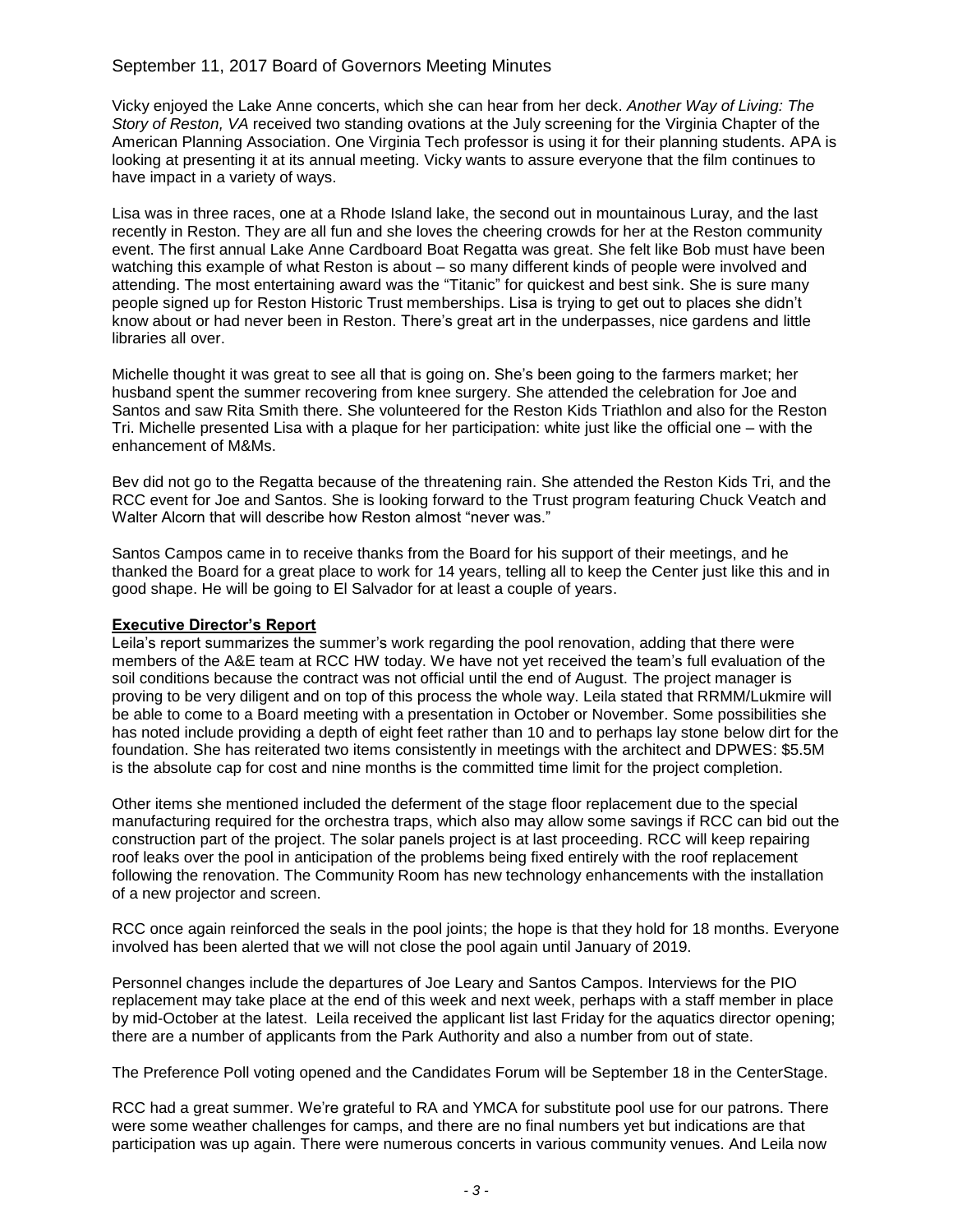sits on the Greater Reston Chamber of Commerce board. They may hold their new member event at RCC in November.

### **Old Business**

There was discussion regarding the scheduling of a finance committee meeting. Consensus was to call it for 7:00 p.m. before the Board meeting on October 2.

#### **New Business**

No new business.

#### **MOTION #5:**

Bill B. moved that the meeting be adjourned. Lisa seconded the motion. Bev adjourned the meeting at 8:42 p.m.

Leelt with

Lisa Sechrest-Ehrhardt, Board Secretary

\_\_\_September 15, 2017\_\_\_\_\_\_\_\_\_ Date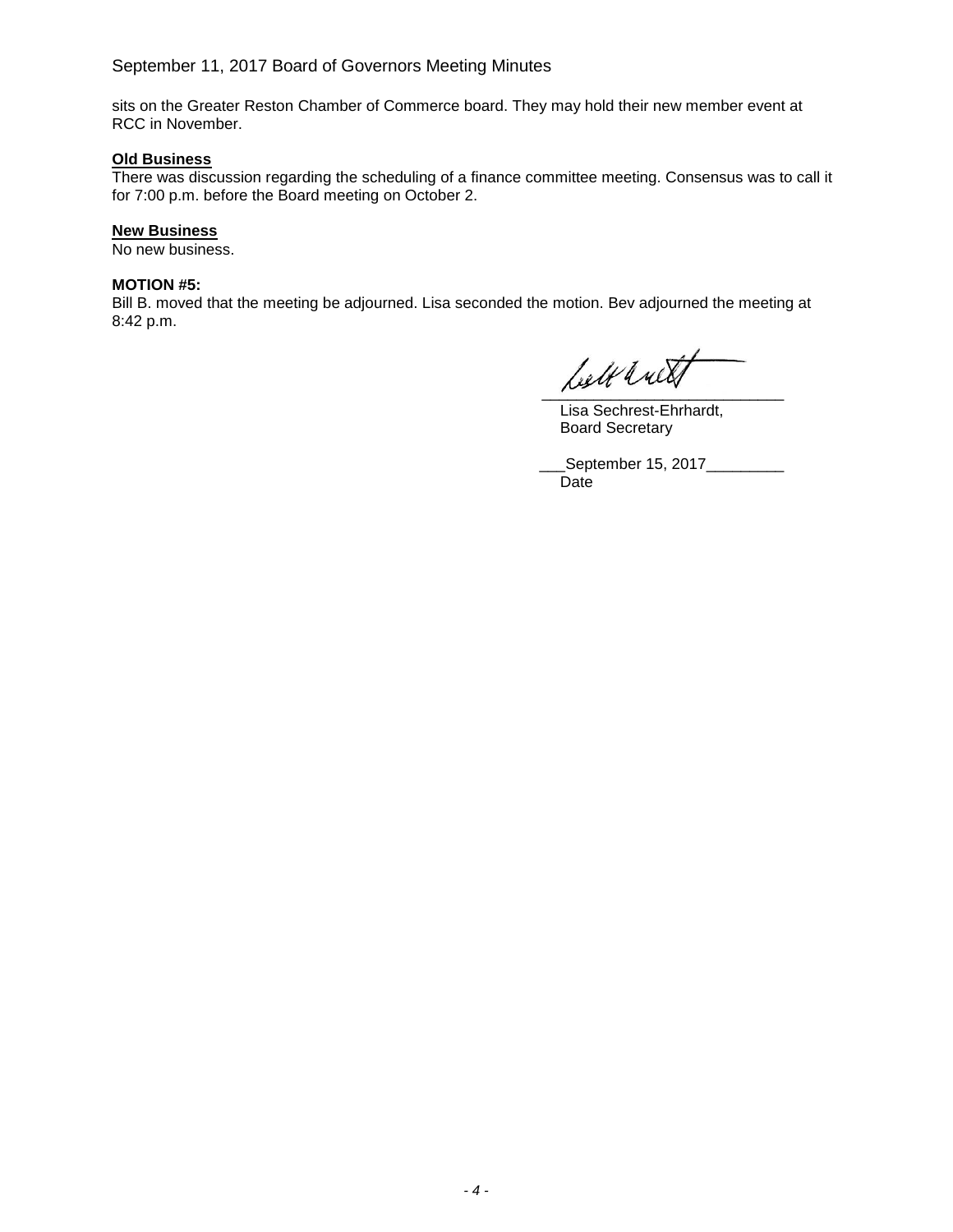September 11, 2017 Board of Governors Meeting Minutes

**BOARD ACTIONS TAKEN AT BOARD OF GOVERNORS MEETING ON DATE**

- **17-0911-1 Bd That the Board approve the Agenda**
- **17-0911-2 Bd That the Board approve the June 5, 2017 Board Minutes**
- **17-0911-3 Bd That the Board approve the June 5, 2017 Board Actions**
- **17-0911-4 Bd That the Board approve the committee reports**
- **17-0911-5 Bd That the meeting be adjourned.**

 $\mathcal{L}$ estt $\mathcal{L}$ uett

Lisa Sechrest-Ehrhardt, Board Secretary

\_\_\_September 15, 2017\_\_\_\_\_\_\_\_\_ Date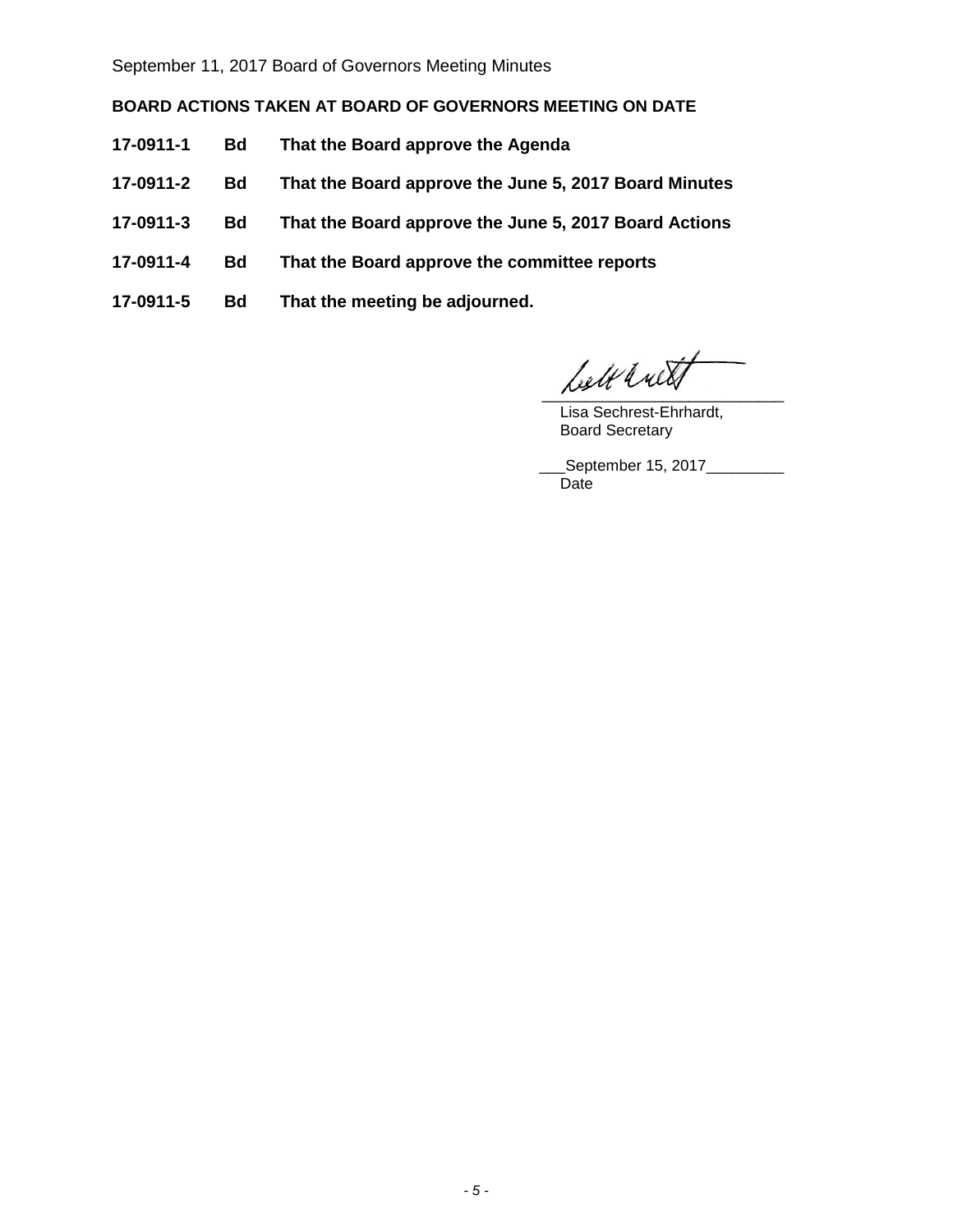Reston Community Center Revised Budget vs Actuals Worksheet 31-Aug-17

#### **100%/12\*2mos=16.66%**

| <b>Revenue</b>                     | <b>FY18</b><br><b>Funding</b><br><b>Changes</b> | <b>Revised</b><br><b>FY18</b><br><b>Budget</b> | <b>July</b> | <b>Aug</b> | <b>YTD (does</b><br>not incl. Fee<br><b>Waiver</b><br>amounts) | <b>REMAINING</b><br><b>BALANCE</b> | <b>YTD %</b><br>actual | <b>YTD Fee</b><br><b>Waiver</b><br><b>Unrealized</b><br>revenue) |
|------------------------------------|-------------------------------------------------|------------------------------------------------|-------------|------------|----------------------------------------------------------------|------------------------------------|------------------------|------------------------------------------------------------------|
| Administration:                    |                                                 |                                                |             |            |                                                                |                                    |                        |                                                                  |
| Taxes                              | 353,601                                         | 7,551,975                                      | 3,659,395   | 92,295     | 3,751,690                                                      | 3,800,285                          | 49.68%                 |                                                                  |
| Interest                           |                                                 | 10,914                                         | 6,704       | 5,442      | 12,146                                                         | (1, 232)                           | 111.29%                |                                                                  |
| Vending                            |                                                 | 1,616                                          |             |            |                                                                | 1,616                              | 0.00%                  |                                                                  |
| <b>Facility Rental</b>             | 19,019                                          | 181,951                                        | 63,593      | 17,358     | 80,951                                                         | 101,000                            | 44.49%                 |                                                                  |
| 2 Performing Arts-Theatre Admiss.  |                                                 | 55,854                                         |             | 12,215     | 12,215                                                         | 43,639                             | 21.87%                 |                                                                  |
| 3 PA Theatre Rental                |                                                 | 44,213                                         | 3,894       |            | 3,894                                                          | 40,319                             | 8.81%                  |                                                                  |
| 4 PA Misc Revenue                  |                                                 |                                                |             | 43         | 43 <sub>l</sub>                                                | (43)                               | 0.00%                  |                                                                  |
| 5 PA Equip. Sale Revenue           |                                                 |                                                | $-169$      | 169        |                                                                | (0)                                | 0.00%                  |                                                                  |
| 6 PA Cultural Activities/ Arts Org |                                                 |                                                |             | 8,106      | 8,106                                                          | (8, 106)                           | 0.00%                  |                                                                  |
| 7 Aquatics Classes/drop-in         | $-58,388$                                       | 258,370                                        | 25,508      | 34,404     | 59,912                                                         | 198,458                            | 23.19%                 | 11,873                                                           |
| 8 Aquatics Rental                  |                                                 | 19,630                                         | 1,680       | 14,676     | 16,356                                                         | 3,274                              | 83.32%                 |                                                                  |
| 9 L&L Fitness                      |                                                 | 120,000                                        | 7,776       | 34,271     | 42,047                                                         | 77,953                             | 35.04%                 | 1,372                                                            |
| 10 L&L Youth/Teen                  | $-52,388$                                       | 178,859                                        | 121,815     | 4,259      | 126,074                                                        | 52,785                             | 70.49%                 | 51,701                                                           |
| 11 L&L Lifelong Learning           |                                                 | 85,000                                         | 12,111      | 18,160     | 30,271                                                         | 54,729                             | 35.61%                 | 11,273                                                           |
| 12 L&L Collab & Outreach           |                                                 |                                                |             |            | $\Omega$                                                       | ∩                                  | 0.00%                  |                                                                  |
| 13 Community Events                |                                                 | 3,150                                          |             | 105        | 105                                                            | 3,045                              | 3.33%                  |                                                                  |
| 14 Arts Education                  |                                                 | 226,631                                        | 81,508      | 34,528     | 116,036                                                        | 110,595                            | 51.20%                 | 4,898                                                            |
| <b>Total RCC Revenue</b>           | 261,844                                         | 8,738,163                                      | 3,983,814   | 276,032    | 4,259,847                                                      | 4,478,316                          | 48.75%                 | 81,117                                                           |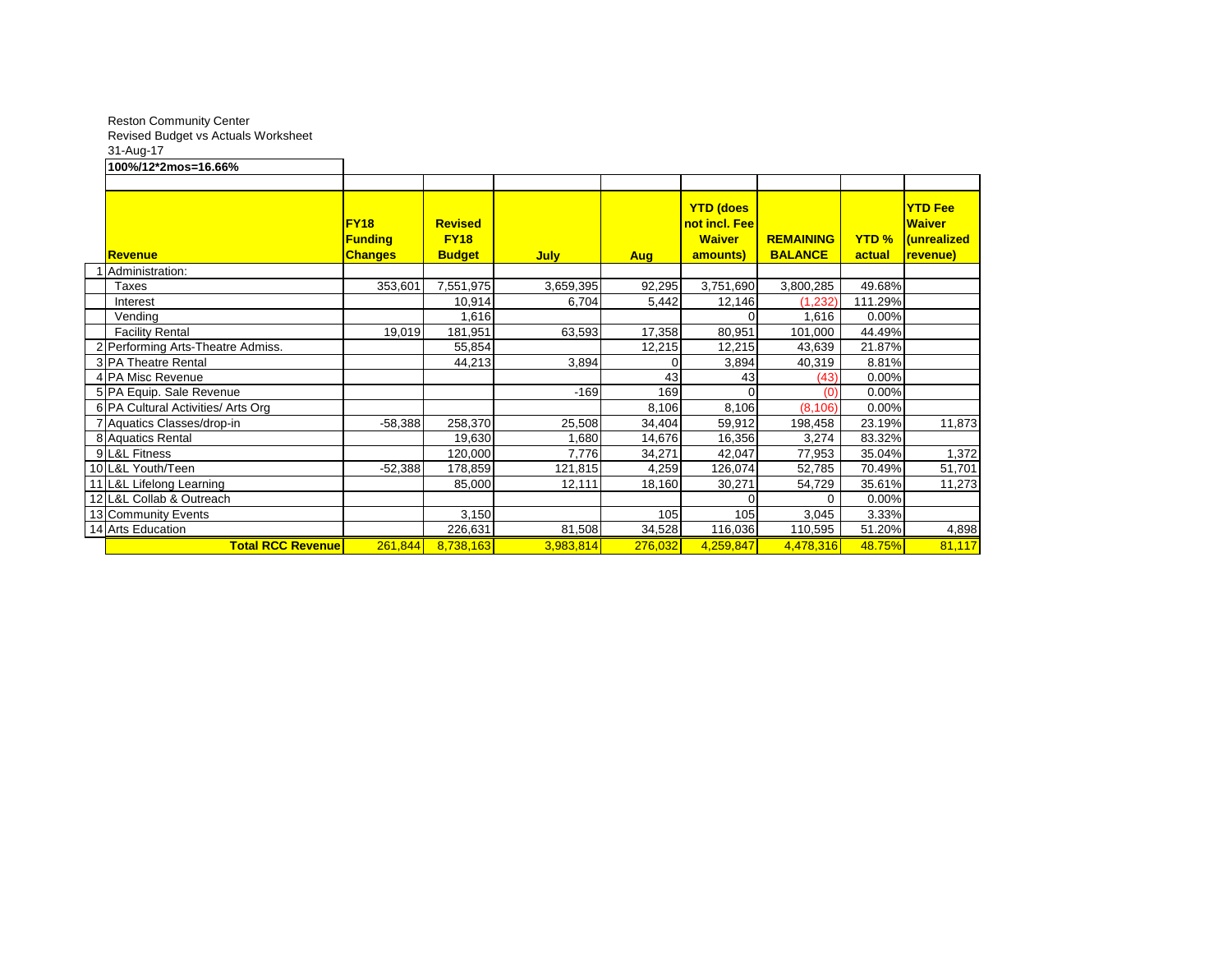#### Reston Community Center Revised Budget vs Actuals Worksheet 31-Aug-17 **100%/12\*2mos=16.66%**

|                                 |          | <b>Revised</b><br><b>FY18</b> |         |         |            | <b>REMAINING</b> | % Budget        |
|---------------------------------|----------|-------------------------------|---------|---------|------------|------------------|-----------------|
| <b>Personnel Expenses</b>       |          | <b>Budget</b>                 | July    | Aug     | <b>YTD</b> | <b>BALANCE</b>   | <b>Used Ytd</b> |
| Administration                  |          | 567,969                       | 8,769   | 34,757  | 43,527     | 524,442          | 7.66%           |
| 2 Booking                       |          | 209,381                       | 3,254   | 13,126  | 16,380     | 193,001          | 7.82%           |
| 3 Comptroller                   |          | 417,127                       | 7,917   | 31,488  | 39,405     | 377,722          | 9.45%           |
| 4 Customer Service              |          | 526,147                       | 9,676   | 35,768  | 45,444     | 480,703          | 8.64%           |
| 5 Facility Engineer             |          | 183,376                       | 3,522   | 14,429  | 17,950     | 165,426          | 9.79%           |
| 6 Maintenance                   |          | 418,638                       | 7,764   | 29,657  | 37,421     | 381,217          | 8.94%           |
| 7 IT                            |          | 142,142                       | 2,564   | 10,090  | 12,654     | 129,488          | 8.90%           |
| 8 Media/Sponsorships            |          | 419,093                       | 3,248   | 21,038  | 24,286     | 394,807          | 5.79%           |
| 9 Community Partnerships        |          |                               |         |         | 0          | 0                | 0.00%           |
| 10 Performing Arts              |          | 539,980                       | 9,395   | 37,485  | 46,880     | 493,100          | 8.68%           |
| 11 Aquatics                     |          | 693,993                       | 12,525  | 51,720  | 64,245     | 629,748          | 9.26%           |
| 12 L&L Fitness                  |          | 183,952                       | 2,182   | 13,697  | 15,879     | 168,073          | 8.63%           |
| 13 L&L Admin                    |          | 256,082                       | 5,014   | 19,724  | 24,737     | 231,345          | 9.66%           |
| 14 L&L Youth/Teen               |          | 233,416                       | 10,034  | 54,616  | 64,650     | 168,766          | 27.70%          |
| 15 L&L Lifelong Learning        |          | 170,487                       | 1,817   | 14,431  | 16,248     | 154,239          | 9.53%           |
| 16 L&L Collab & Outreach        |          | 99,301                        | 1,581   | 6,464   | 8,045      | 91,256           | 8.10%           |
| 17 Community Events             |          | 142,111                       | 6,521   | 9,427   | 15,948     | 126,163          | 11.22%          |
| 18 Arts Education               |          | 333,593                       | 10,148  | 77,314  | 87,462     | 246,131          | 26.22%          |
| <b>Total Personnel Expenses</b> | $\Omega$ | 5,536,788                     | 105,931 | 475,230 | 581,161    | 4,955,627        | 10.50%          |
|                                 |          | 0                             |         |         |            |                  |                 |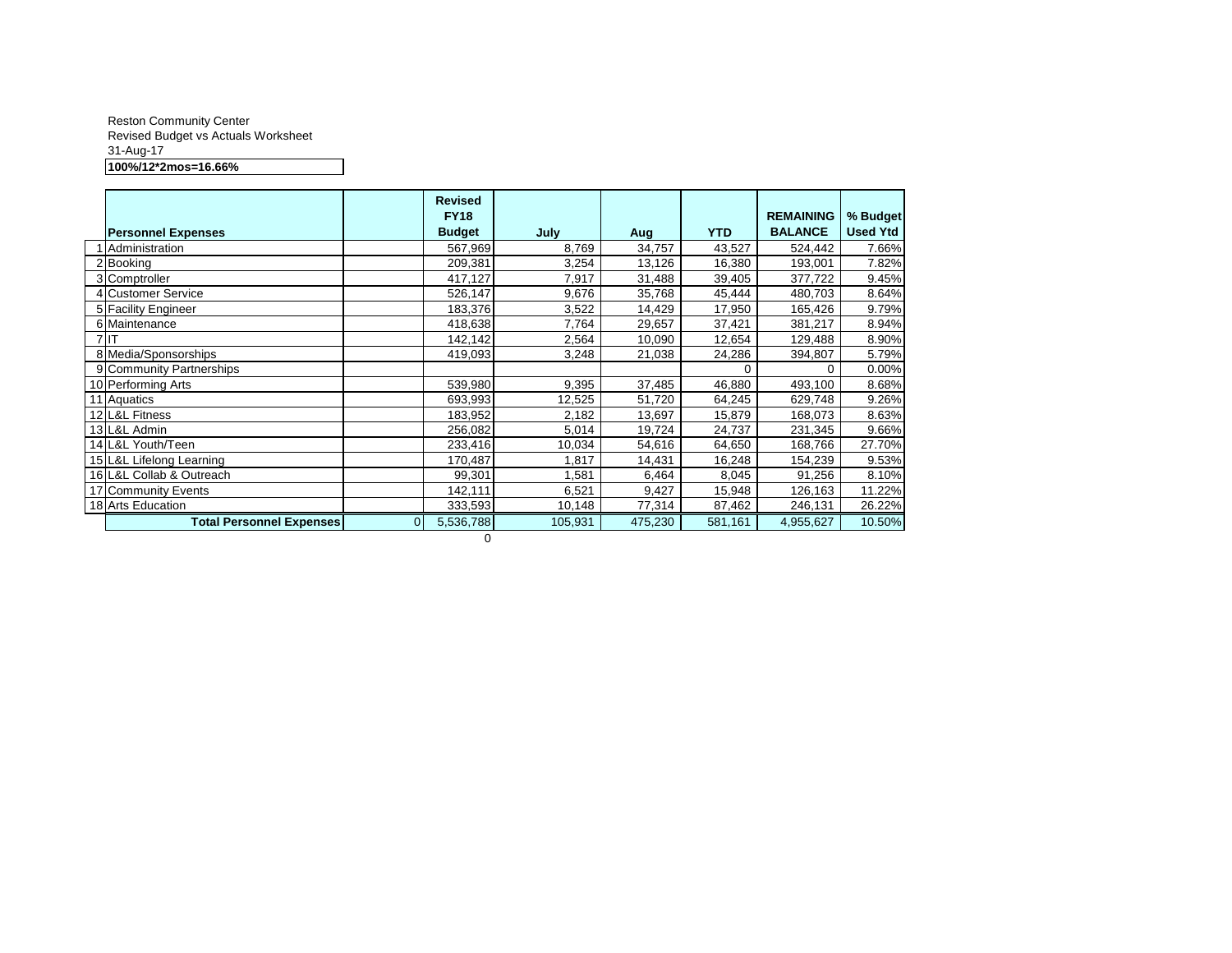#### Reston Community Center Revised Budget vs Actuals Worksheet 31-Aug-17 **100%/12\*2mos=16.66%**

|                                   |          | <b>Revised</b><br><b>FY18</b> |             |           |            | <b>REMAINING</b> | % Budget        |
|-----------------------------------|----------|-------------------------------|-------------|-----------|------------|------------------|-----------------|
| <b>Operational Expenses</b>       |          | <b>Budget</b>                 | <b>July</b> | Aug       | <b>YTD</b> | <b>BALANCE</b>   | <b>Used Ytd</b> |
| Administration                    |          | 63,543                        | 6,214       | .451      | 7,664      | 55,879           | 12.06%          |
| 2 Board                           |          | 57,820                        | 9,791       | 11,566    | 21,357     | 36,463           | 36.94%          |
| 3 Booking                         |          | 91,720                        | 43,892      | 375       | 44,268     | 47,452           | 48.26%          |
| 4 Comptroller//LA Lease/Admin     |          | 361,312                       | 1,312       | 2,360     | 3,672      | 357,640          | 1.02%           |
| 5 Customer Service                |          | 1,000                         | 146         |           | 146        | 854              | 14.60%          |
| 6 Facility Engineer               |          | 172,665                       | 17,505      | 25,575    | 43,080     | 129,585          | 24.95%          |
| 7 Maintenance                     |          | 418,394                       | 383,759     | (17, 214) | 366,545    | 51,849           | 87.61%          |
| 8IT                               |          | 102,715                       | 9,037       | 1,750     | 10,787     | 91,928           | 10.50%          |
| 9 Media/Sponsorships              |          | 394,853                       | 27,231      | 83,748    | 110,979    | 283,874          | 28.11%          |
| 10 Community Partnerships         |          | 135,000                       |             | 100,101   | 100,101    | 34,899           | 74.15%          |
| 11 Performing Arts                |          | 303,855                       | 71,004      | 98,953    | 169,956    | 133,899          | 55.93%          |
| 12 Aquatics                       |          | 69,804                        | 8,703       | 8,381     | 17,084     | 52,720           | 24.47%          |
| 13 L&L Fitness                    |          | 19,886                        | 1,085       | 666       | 1,751      | 18,135           | 8.80%           |
| 14 L&L Admin                      |          | 6,100                         | 450         | 1,610     | 2,060      | 4,040            | 33.77%          |
| 15 L&L Youth/Teen                 |          | 206,012                       | 79,568      | 21,302    | 100,870    | 105,142          | 48.96%          |
| 16 L&L Lifelong Learning          |          | 119,098                       | 19,173      | 12,029    | 31,202     | 87,896           | 26.20%          |
| 17 L&L Collab & Outreach          |          | 17,865                        | 24          | 6,589     | 6,613      | 11,252           | 37.01%          |
| 18 Community Events               |          | 174,337                       | 47,443      | 28,311    | 75,754     | 98,583           | 43.45%          |
| 19 Arts Education                 |          | 83,353                        | 15,232      | 18,985    | 34,217     | 49,136           | 41.05%          |
| <b>Total Operational Expenses</b> | $\Omega$ | 2,799,332                     | 741,568     | 406,538   | 1,148,105  | 1,651,227        | 41.01%          |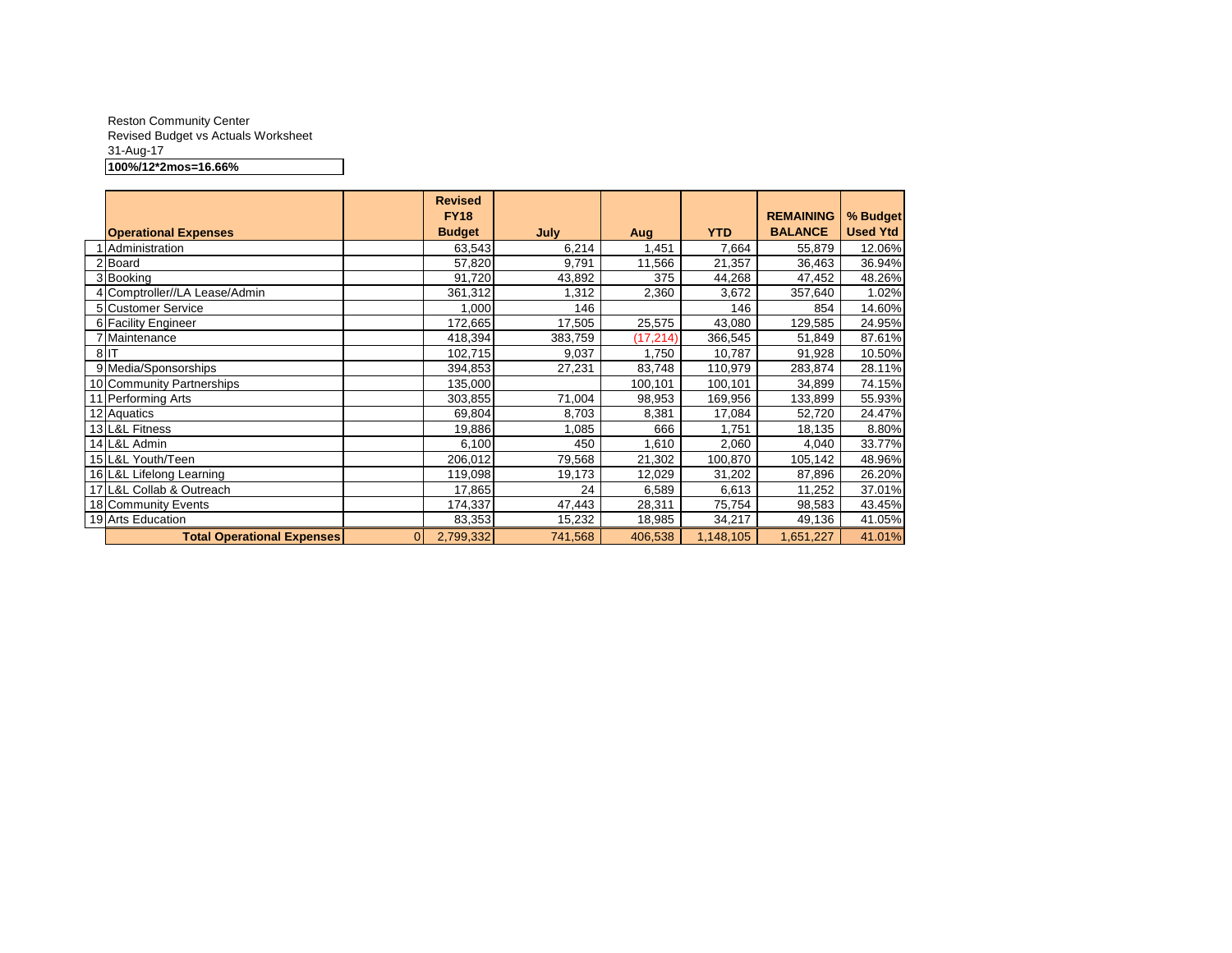Reston Community Center Revised Budget vs Actuals Worksheet 31-Aug-17 **100%/12\*2mos=16.66%**

| Capital Proj. Desc. & Number/Cap Equip. |           | <b>Revised</b><br><b>FY18</b><br><b>Budget</b> | July      | Aug     | <b>YTD</b> | <b>REMAINING</b><br><b>BALANCE</b> | % Budget<br><b>Used Ytd</b> |
|-----------------------------------------|-----------|------------------------------------------------|-----------|---------|------------|------------------------------------|-----------------------------|
| 1 RCC Improvements CC-000001            |           | 405.899                                        | 31.836    | 30.085  | 61.921     | 343.978                            | 15.26%                      |
| 2 RCC Facility Enhancements CC-000002   |           | 30,000                                         |           |         |            | 30.000                             | 0.00%                       |
| 3 Theatre Enhancements CC-000008        |           | 321.198                                        | 158.519   |         | 158.519    | 162.679                            | 49.35%                      |
| 4 RCC Natatorium Renovation CC-000009   | 3,353,326 | 5.497.344                                      | 12.405    |         | 12.405     | 5,484,939                          | 0.23%                       |
| <b>Total Capital Expenses</b>           | 3,353,326 | 6,254,441                                      | 202.760   | 30.085  | 232.845    | 6,021,596                          | 3.72%                       |
| <b>Total RCC Expenditures</b>           | 3,353,326 | 14,590,561                                     | 1,050,259 | 911,852 | 962,111    | 12,628,450                         | 13.45%                      |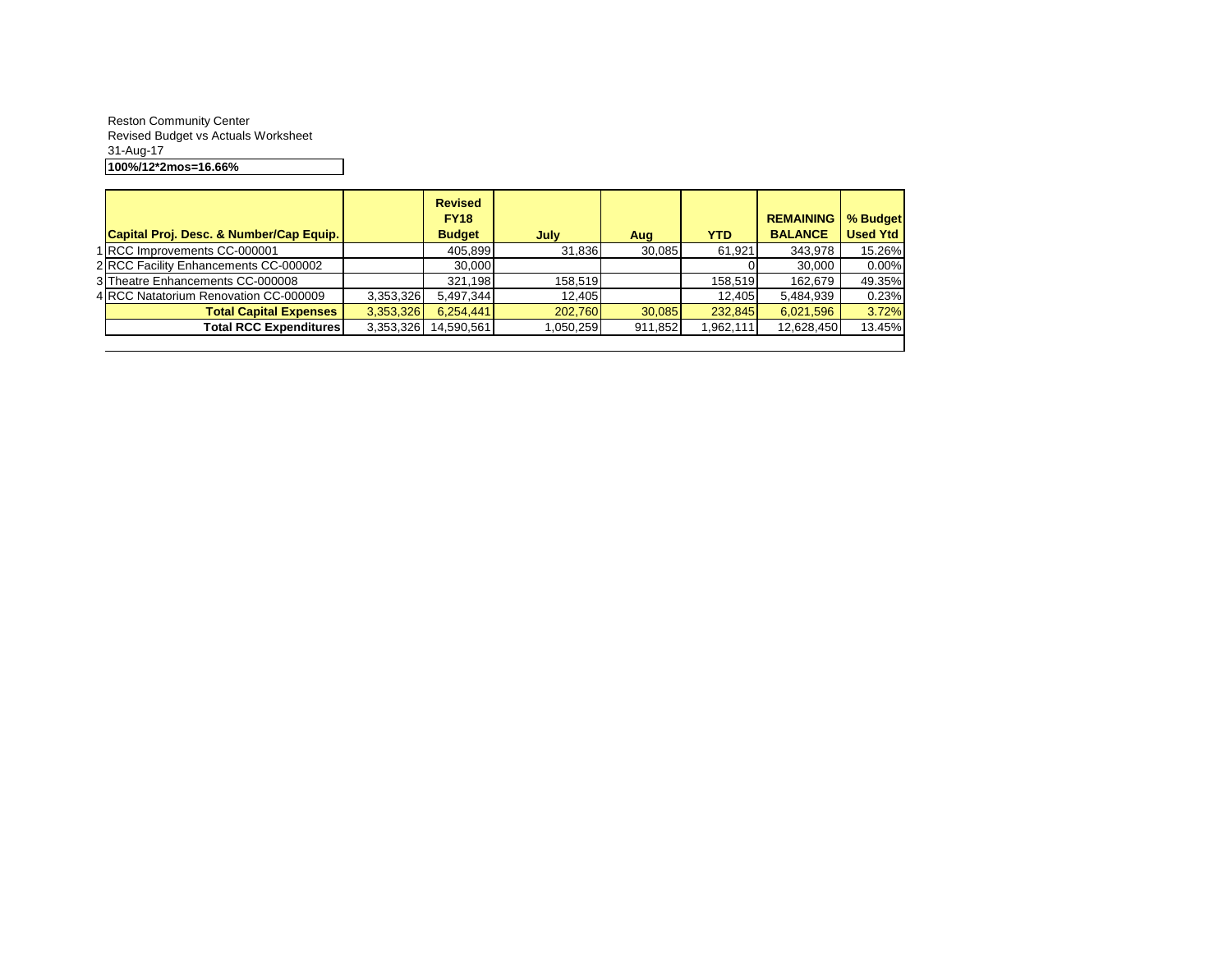| 100%/12*2mos=16.66%                 |
|-------------------------------------|
| 31-Aug-17                           |
| Revised Budget vs Actuals Worksheet |
| <b>Reston Community Center</b>      |

| CC-000001-002 Backstage RTU              | 85,000  |
|------------------------------------------|---------|
| CC-000001-008 Repl Hot Water Tank        | 45.000  |
| CC-000001-009 Solar                      | 200.000 |
| CC-000001-013 HW Carpet Repl. Phase I    | 50,000  |
| CC-000001-014 HW A/V Upgrade             | 25.899  |
| <b>Total</b>                             | 405.899 |
| CC-000002-001 LA CRS Front Desk Redesign | 30,000  |
|                                          |         |
| CC-000008-001 Stage Floor                | 171.589 |
| CC-000008-002 Audio Visual Controls      | 24,609  |
| CC-000008-005 LED Lights                 | 125,000 |
| <b>Total</b>                             | 321.198 |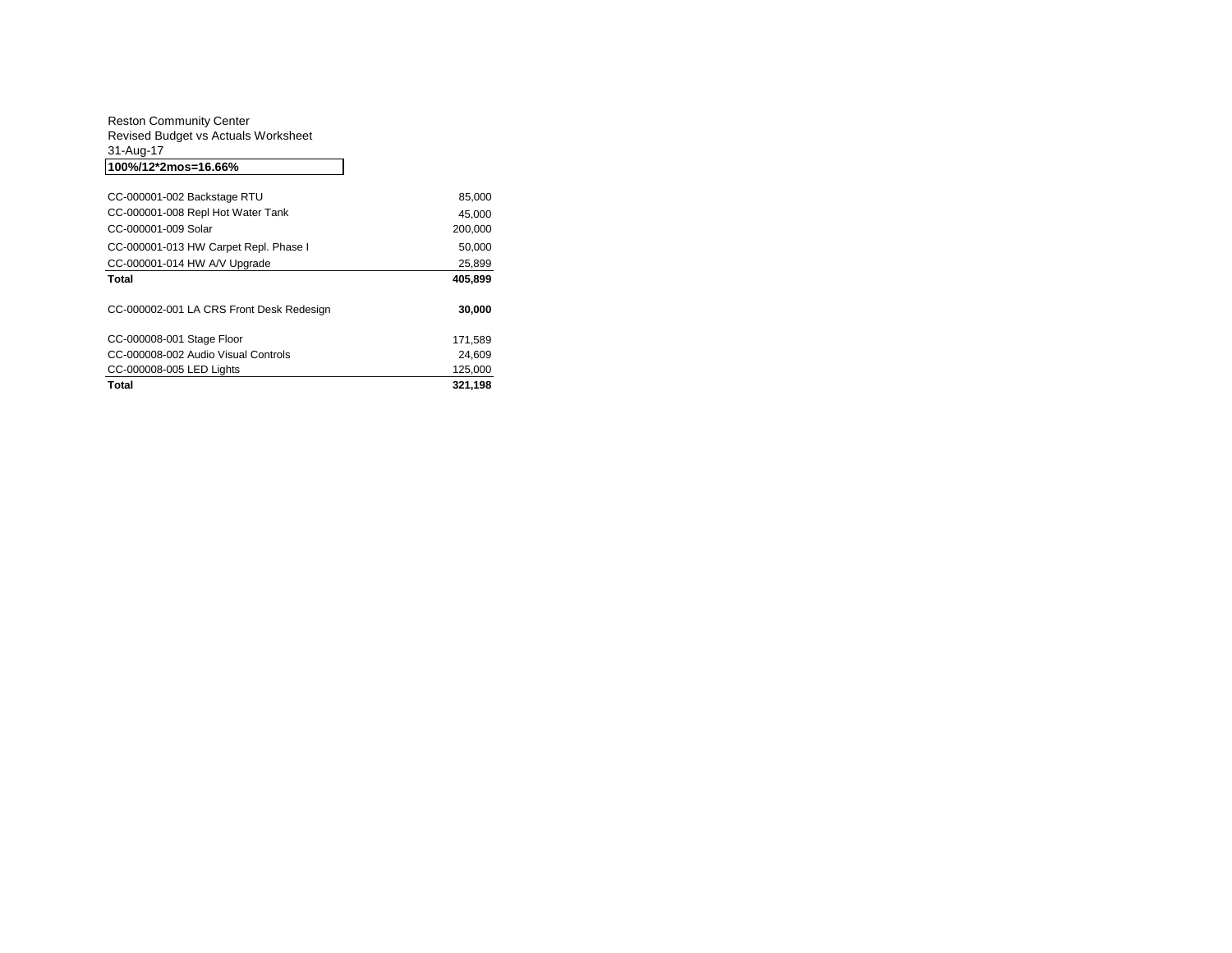#### **Revenue comment**

**s:**

**General Notes:** Revenues totaling \$264,132 collected prior to July 1 in 2017 were reversed and recorded as FY18 program revenue as those activities occur after July 1, 2017 (the beginning of FY18.) The following changes to FY18 revenue estimates took place: \$353,601 increase in tax revenue, \$19,019 increase in facility rental revenue, \$58,388 Aquatics and \$52,388 L&L revenue decreases to reflect anticipated lower enrollments occurring in the past two fiscal years. L&L team re-organization is in effect for FY18. Youth and Teen cost

centers merged and formed the Youth/Teen cost center. Adult and 55+ merged and formed the Lifelong Learning Cost Center. L&L Collaboration and Outreach cost center is new for FY18.

- 1. **Administration:** The Administration revenue includes tax, interest and facility rental revenues. Facility rental revenue is combined T-Mobile antenna and room rental revenue. We have collected 49.68% of tax revenue, 44.49% of estimated Facility Rental revenue (which also includes T-Mobile antenna revenue) and 111.29% of estimated interest revenue.
- 2. **Performing Arts Theatre Admission:** Theatre admission ticket sales from Professional Touring Artist Series shows went on sale August 1st .
- 3. **Performing Arts Theatre Rental:** Theatre rental payments are made either prior to the event or quarterly (RCP).
- 4. **Performing Arts Misc. Revenue:** Revenue from processing fees for online ticketing; new terms negotiated with Tickets.com returns a small amount to RCC. Revenue from this stream was not projected for FY18 as there was little predictive data upon which to base the estimate.
- 5. **Performing Arts Equipment Sale:** Auctioned equipment sale proceeds; no revenue is predicted for this category as we can't be sure that surplus equipment will sell.
- 6. **Performing Arts Cultural Activities/Arts Organizations:** The community arts box office receipts and payments clearing line.
- 7. **Aquatics Classes/drop-in:** Year-to-date revenue represents daily gate fees, summer and initial fall program registration revenue.
- 8. **Aquatics Rental:** Year-to-date revenue represents natatorium rental payments.
- 9. **Fitness:** Year-to-date amount includes summer and initial fall program registration revenue.
- 10. **Youth/Teen:** Year-to-date amount includes summer and initial fall program registration revenue. Most of this cost center's revenue is realized during the summer. Fee waiver program participation in this cost center is significant.
- 11. **Lifelong Learning:** Year-to-date amount includes summer and initial fall program registration revenue.
- 12. **Collaboration & Outreach:** Director Position was filled at the end of FY17 and employee is in the process of establishing FY18 programming. No revenue is projected until we see how the community responds to the offerings.
- 13. **Community Events:** Revenue is collected from booth fees associated with the Reston Multicultural Festival and MLK luncheon ticket sales.
- 14. **Arts Education:** Year-to-date amount includes summer and initial fall program registration revenue. Summer revenues from LARK and YAT contribute significantly to this cost center's revenue.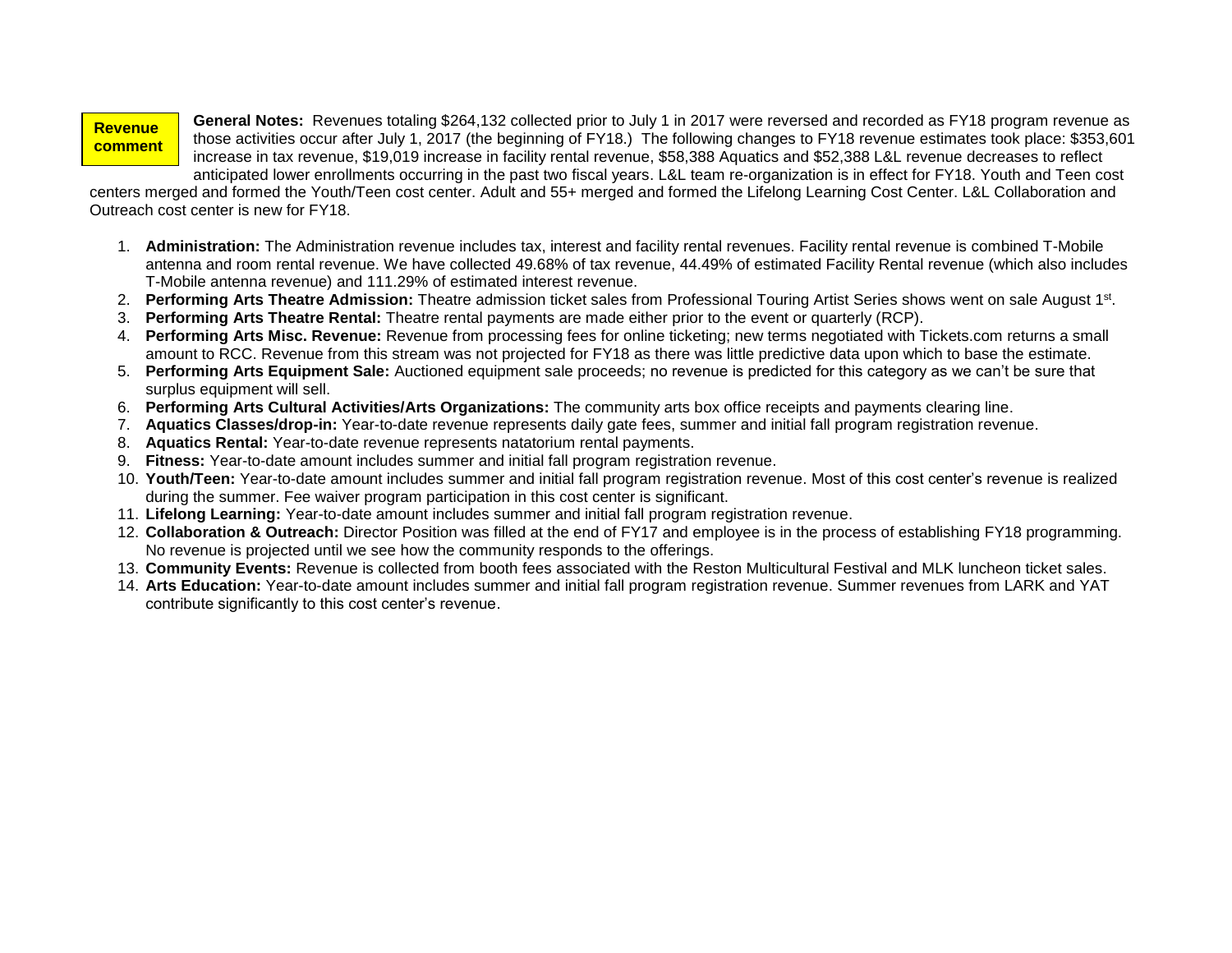#### **Personnel Expenses:**

**General Notes:** Payroll posting lags two weeks behind the calendar; therefore the percent of the year elapsed and the percent of the budget expended will not align. Summer personnel costs also reflect the fact that there is a split typically for pay period 14 that requires accounting for the amount of personnel costs that belong in the prior fiscal year and those that belong in the current fiscal year. Typically – because of our programming calendar – we get a fairly true picture of the personnel costs related to summer and fall

programming cycles by the end of December. Staff monitor summer camp personnel expenditures against projected expenditures on a pay period by pay period basis for Youth/Teen and Arts Education cost centers because of the larger percentage of personnel funds that will be spent in the summer for those cost centers. Some savings are anticipated as a consequence of position vacancy (Director) in the Aquatics cost center.

- 1. **Administration:** Administration's allocated budget is typically under-spent; funding provides for OPEB costs to be recorded sometime in March/April 2018.
- 2. **Booking:** Personnel costs are at the expected level; a merit vacancy is being filled by part-time staffing.
- 3. **Comptroller:** Personnel costs are at the expected level.
- 4. **Customer Service:** Personnel costs are at the expected level.
- 5. **Facility Engineer:** Personnel costs are at the expected level. One full time position's budget allocation was transferred from Maintenance to Engineering effective in this fiscal year for the entirety of the fiscal year.
- 6. **Maintenance**: Personnel costs are at the expected level. One full time position's budget allocation was transferred to Engineering.
- 7. **Information Technology**: Personnel costs are at the expected level.
- 8. **Media/Sponsorships**: Personnel costs are at the expected level. Some savings may occur as a result of the PIO I position vacancy. The position will likely be filled as of mid-October.
- 9. **Community Partnerships:** No personnel costs are anticipated in FY18.
- 10. **Performing Arts:** Personnel costs are at the expected level.
- 11. **Aquatics**: Personnel costs are at the expected level. One full time position is remaining vacant and on loan to DPWES to provide for the Aquatics renovation project management position.
- 12. **Fitness**: Personnel costs are at the expected level.
- 13. **Leisure and Learning Admin**: Personnel costs are at the expected level.
- 14. **Youth/Teen**: Posted personnel costs are below the expected level due to cost center data entry error; the totals will be corrected and show up in the September report. Personnel costs typically include summer camps' labor costs which occurred in July and August.
- 15. **Lifelong Learning:** Personnel costs are at the expected level.
- 16. **Collaboration & Outreach:** Personnel expenditures are at the expected levels.
- 17. **Community Events:** Personnel expenditures are overstated due to cost center data entry error; corrected totals will appear in the September report.
- 18. **Arts Education**: Personnel costs are at the expected level. Personnel costs include summer camps' labor costs which occurred in July and August.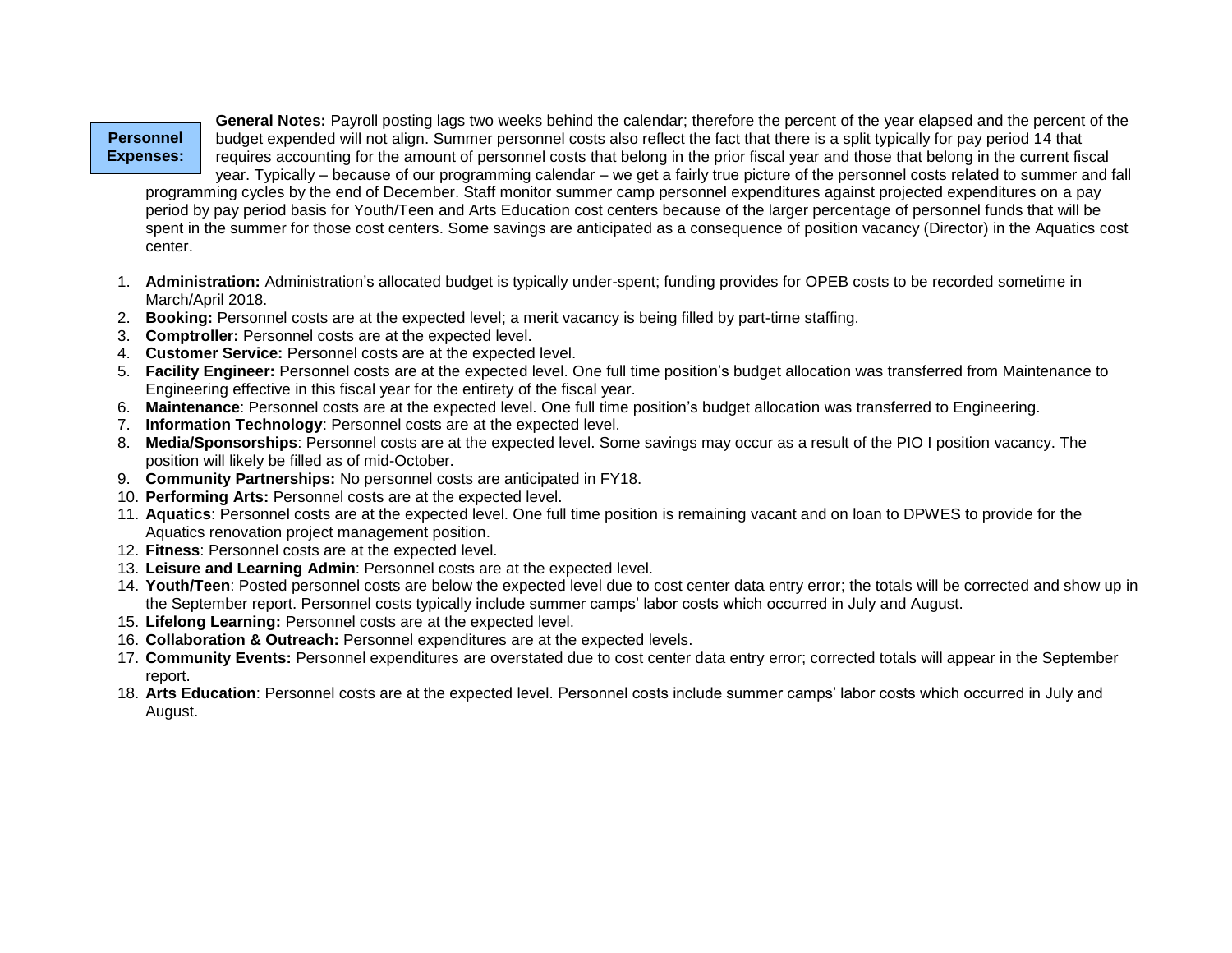**Operating Expenses:**

**General Notes:** Reservations for multiple months' expenses are made at the beginning of the year; funds are spent down from them. The net effect of either stand-alone expenses or spending down reserved amounts is shown in the column marked "YTD." As we get closer to the end of the year, unspent balances of program contracts will be restored to the cost center balances.

- 1. **Administration:** Current month expenses are for training.
- 2. **Board:** Current month expenses are for preference poll and hospitality costs.
- 3. **Booking:** Current month expenses and reservations/payments are for security and supply costs.
- 4. **Comptroller/LA Lease/Admin:** Current month expenses include bank fees and office supplies costs.
- 5. **Customer Service:** No current month expenses recorded.
- 6. **Facility Engineering:** Current month expenses and reservations/payments include facilities repair and maintenance costs.
- 7. **Maintenance:** Current month expenses and reservations/payments include utility costs, facilities maintenance, and custodial services and supplies costs.
- 8. **IT:** Current month expenses and reservations/payments are for cellular phone service and equipment.
- 9. **Media:** Current month expenses and reservations/payments include sponsorships, advertising and printing costs.
- 10. **Community Partnerships:** Current month expenses and reservations/payments include partnerships agreements.
- 11. **Performing Arts:** Current month expenses include program operating costs and operational travel costs.
- 12. **Aquatics:** Current month expenses and reservations/payments are for repair/maintenance pool and supplies.
- 13. **Fitness:** Current month expenses include reservations/payments for program contract delivery costs.
- 14. **Leisure and Learning Admin:** Current month expenses include professional membership expenses.
- 15. **Youth/Teen:** Current month expenses are for recreational activities, transportation and program delivery costs.
- 16. **Lifelong Learning:** Current month expenses are for recreational activities, transportation and program supplies.
- 17. **Collaboration & Outreach:** Current month expenses are for local travel and program contract delivery costs.
- 18. **Community Events:** Current month expenses and reservations/payments are for program contract delivery costs.
- 19. **Arts Ed:** Current month expenses and reservations/payments are for program contract delivery and operating costs.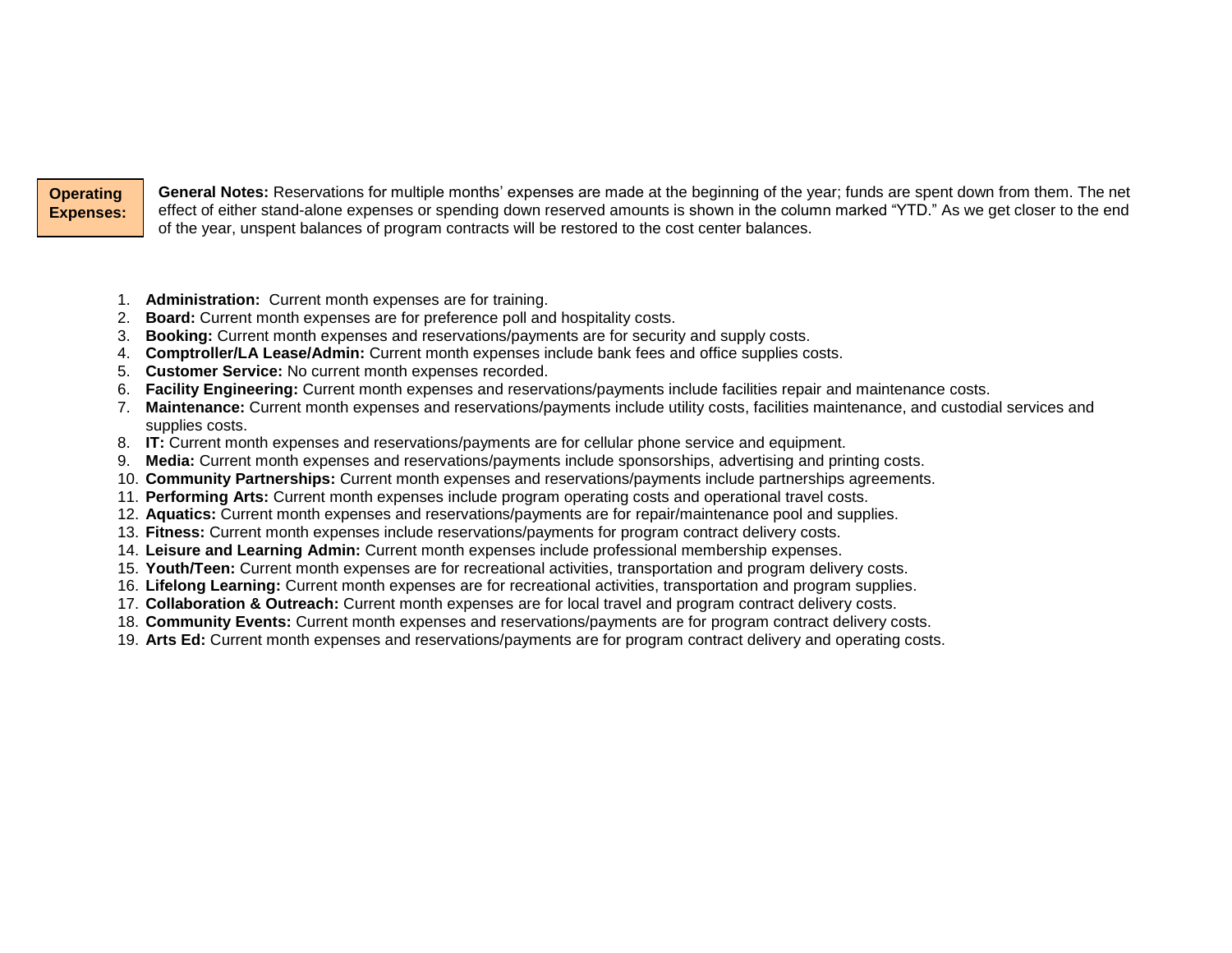#### **Capital Projects Experience**

**General Notes:** Because of scheduling, RCC Capital Improvement Projects frequently carry over from one fiscal year to the next. Hidden columns each month include activity (plus or minus) that has already occurred; the net in the remaining balance column includes prior months' transactions.

- 1. **RCC Improvements/CC-000001:** Backstage RTU (Roof Top air-conditioning Unit) replacement, Hot Water Tank, Roof Solar Panels, HW Carpet Replacement Phase I, HW A/V Upgrade.
- 2. **RCC Facility Enhancements/CC-000002:** LA customer service counter redesign.
- 3. **RCC CenterStage Enhancements/CC-000008:** This project includes funding for the CenterStage floor replacement; related funding will be carried forward, Audio Visual Controls and LED Lights (phased replacement of incandescent lighting instrument lamps).
- 4. **RCC Aquatics Renovation/CC-000009:** Soils analysis cost is reflected in July; costs will begin occurring related to architecture and engineering activities in the coming months.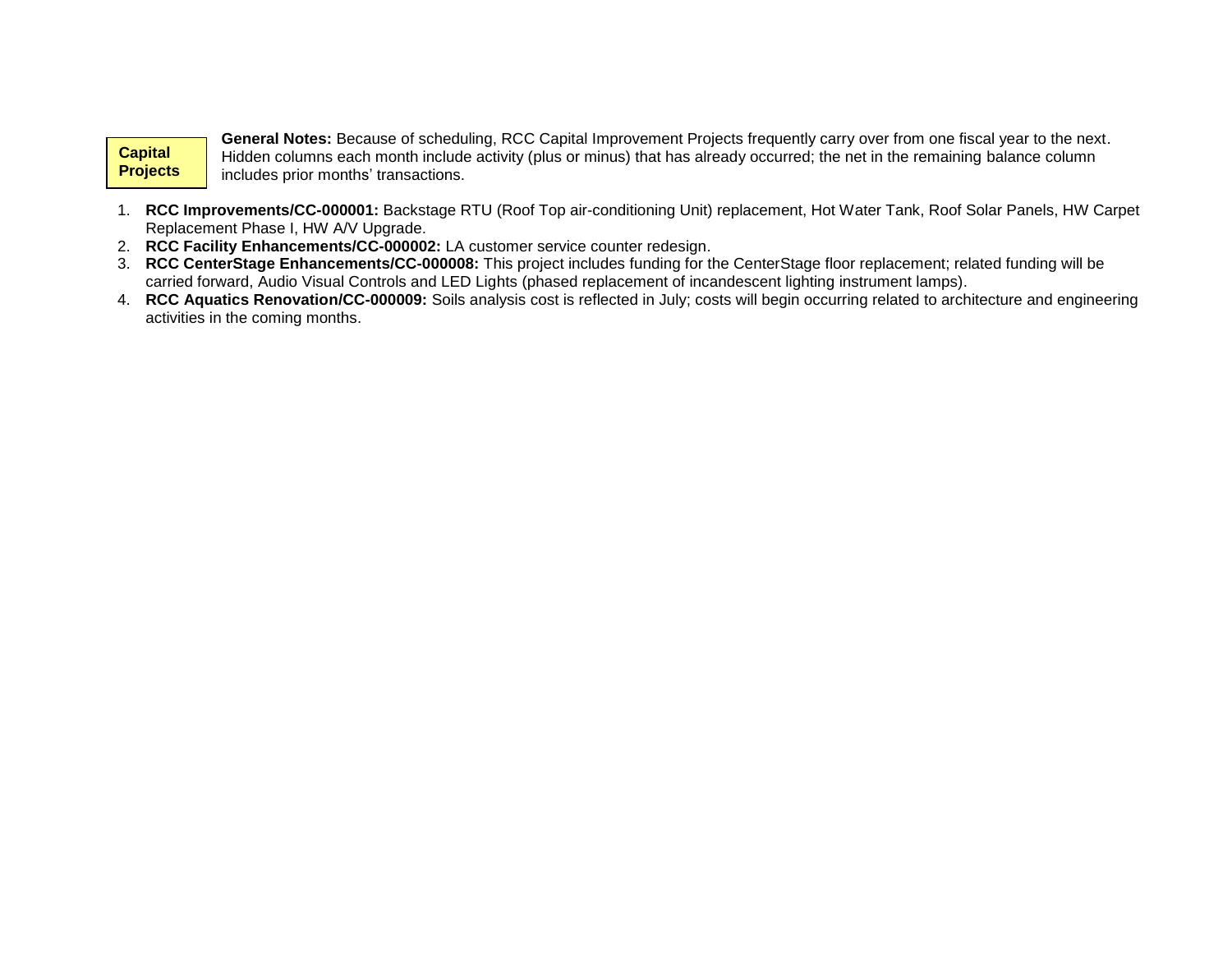

# County of Fairfax, Virginia

## **M E M O R A N D U M**

**DATE:** October 3, 2017 **TO:** Joseph M. Mondoro, Chief Financial Officer Department of Management and Budget **FROM:** Beverly A. Cosham, Chair Reston Community Center Board of Governors Leila Gordon, Executive Director Reston Community Center **SUBJECT:** FY2019 Budget Submission \_\_\_\_\_\_\_\_\_\_\_\_\_\_\_\_\_\_\_\_\_\_\_\_\_\_\_\_\_\_\_\_\_\_\_\_\_\_\_\_\_\_\_\_\_\_\_\_\_\_\_\_\_\_\_\_\_\_\_\_\_\_\_\_\_\_\_

The FY19 Budget request for Reston Community Center (RCC) is \$8,132,294. Reston Community Center's FY19 Budget includes the following:

- \$5,355,817 for personnel, which is our calculation for merit and seasonal employees based on FOCUS HCM data and program requirements.
- \$2,776,477 for operating expenses.
- No funding is requested for capital projects or equipment.
- The estimated revenue for FY 2019 is \$8,619,072.

Funding for the FY 2019 Budget request is available in Sub-fund 40050, including the Managed Reserve accounts established in FY1989 and modified in FY2009 for the long term preservation and maintenance of RCC operations, facilities and programs.

This budget was presented to Reston constituents at a Public Hearing on June 19, 2017 with only slight modifications made to include more refined estimates for costs of employee benefits recommended by the Department of Management and Budget. It was subsequently approved by the RCC Board of Governors at their regular monthly meeting on Monday, October 2, 2017.

Cc: Catherine M. Hudgins, Hunter Mill Supervisor Patricia D. Harrison, Deputy County Executive for Human Services Brian Kincaid, Department of Management and Budget